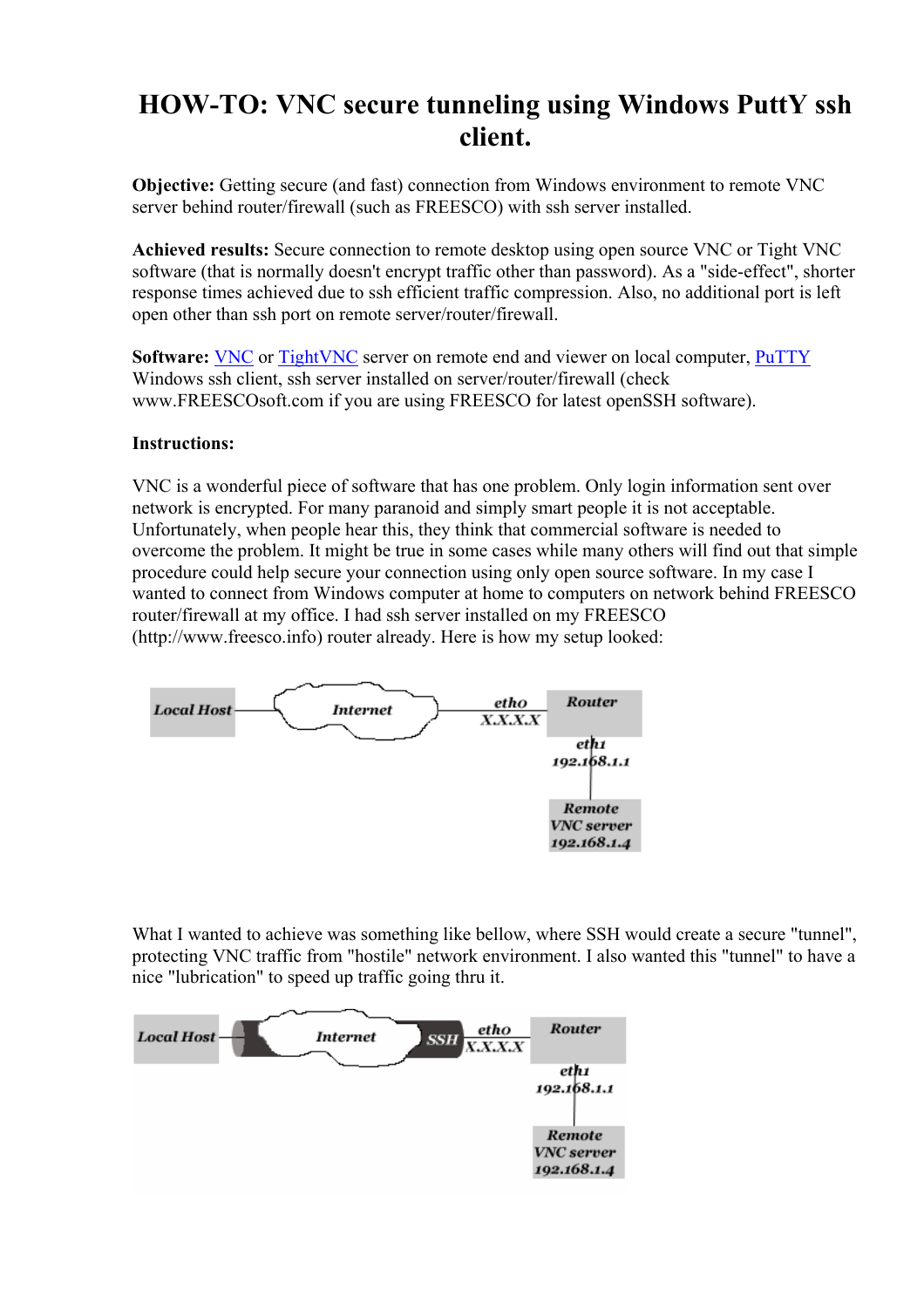I wanted to connect to computer 192.168.1.4 on remote network. Before I had FREESCO forwarding TCP port 5900 to 192.168.1.4. Connection was insecure, additional port was open on router and connection wasn't very fast even though I had DSL on both ends. My Remote VNC server was setup to listen on port 5900 (screen 0) So, here is what I did. Open PuttY, go to Connection->SSH->Tunnels:

| <b>X</b> PuTTY Configuration<br>×                                                                                                                                                                                                                                          |                                                                                                                                                                                                                                                                                                                                                                                                     |  |  |  |  |  |
|----------------------------------------------------------------------------------------------------------------------------------------------------------------------------------------------------------------------------------------------------------------------------|-----------------------------------------------------------------------------------------------------------------------------------------------------------------------------------------------------------------------------------------------------------------------------------------------------------------------------------------------------------------------------------------------------|--|--|--|--|--|
| Category:                                                                                                                                                                                                                                                                  |                                                                                                                                                                                                                                                                                                                                                                                                     |  |  |  |  |  |
| ⊟⊹ Session<br><b>Logging</b><br>Ė⊩ Terminal<br>-Keyboard<br>i— Bell<br><b>E</b> eatures<br>户 Window<br>¦— Appearance<br>⊨– Behaviour<br>i— Translation.<br>- Selection<br><sup>i</sup> Colours<br>户- Connection<br>l— Telnet<br>∣— Rlogin<br>Ĥ-SSH<br>l— Auth<br>i Tunnels | Options controlling SSH tunnelling<br>X11 forwarding<br>Enable X11 forwarding<br>X display location<br>localhost:0<br>Port forwarding<br>Local ports accept connections from other hosts<br>Remote ports do the same (SSH v2 only)<br>Remove<br>Forwarded ports:<br>Add new forwarded port:<br>Add<br>5905<br>Source port<br>192.168.1.4:5900<br>Destination<br>$\bullet$ Local<br>$\bullet$ Remote |  |  |  |  |  |
| About                                                                                                                                                                                                                                                                      | Cancel<br>Open                                                                                                                                                                                                                                                                                                                                                                                      |  |  |  |  |  |

And enter Source port, final destination IP and port you have listening on VNC server on remote end. Click ADD: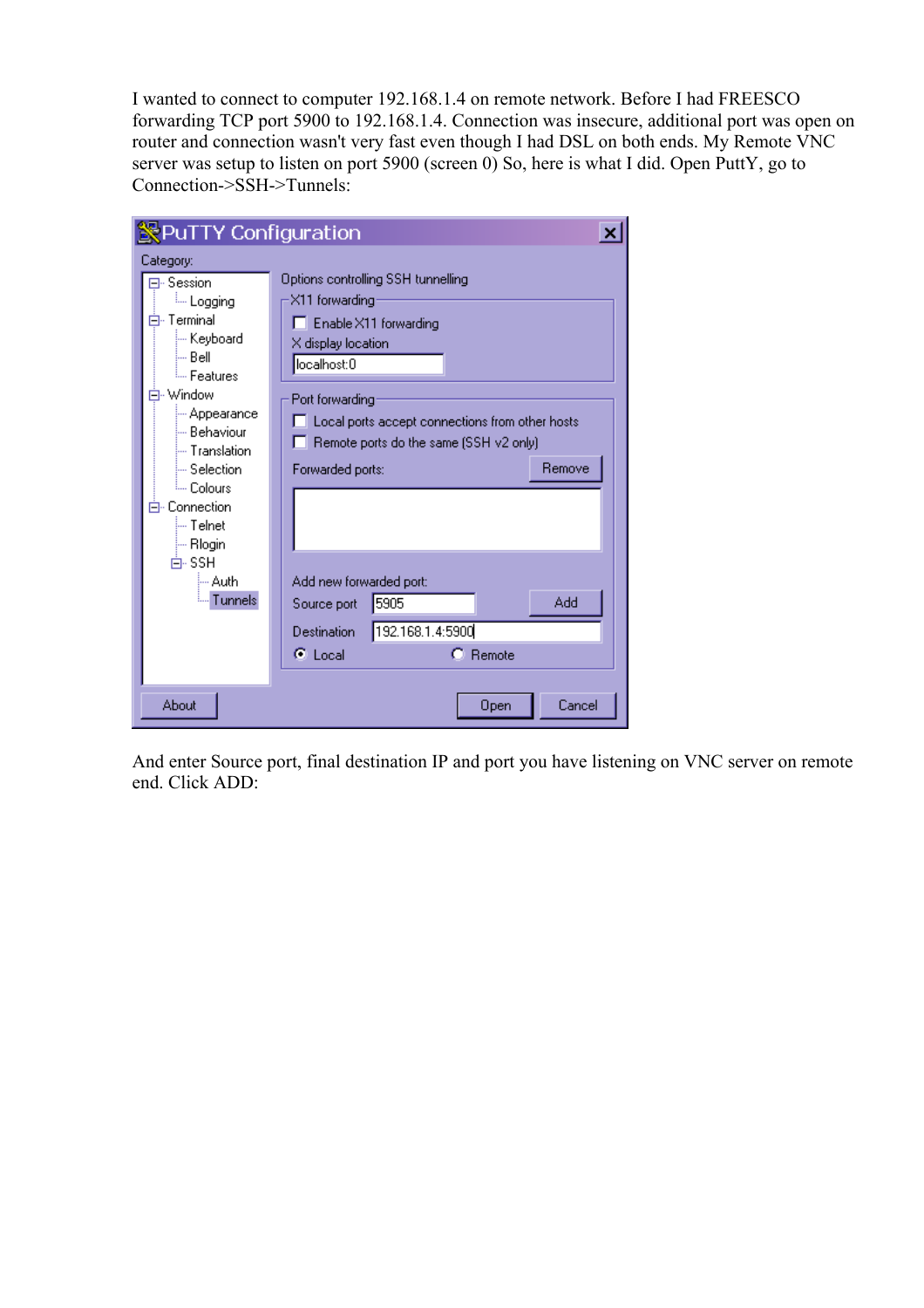| <b>PuTTY Configuration</b><br>×                                                                                                                                                                                                                                                                           |                                                                                                                                                                                                                                                                                                                                                                                                                     |  |  |  |  |
|-----------------------------------------------------------------------------------------------------------------------------------------------------------------------------------------------------------------------------------------------------------------------------------------------------------|---------------------------------------------------------------------------------------------------------------------------------------------------------------------------------------------------------------------------------------------------------------------------------------------------------------------------------------------------------------------------------------------------------------------|--|--|--|--|
| Category:<br>⊟- Session.<br><b>Logging</b><br>Ė⊩ Terminali<br>- Keyboard<br>l— Bell<br><sup>L…</sup> Features<br>- Window<br>¦— Appearance<br>i— Behaviouri<br>— Translation<br>— Selection<br><sup>i</sup> Colours<br>Connection<br>!— Telnet<br>i— Rlogin<br>Ė⊢SSH<br>l— Auth<br><sub>i</sub> … Tunnels | Options controlling SSH tunnelling<br>X11 forwarding<br>$\Box$ Enable $\times$ 11 forwarding<br>X display location<br>localhost:0<br>Port forwarding<br>Local ports accept connections from other hosts<br>Remote ports do the same (SSH v2 only)<br>Remove<br>Forwarded ports:<br>L5905<br>192.168.1.4:5900<br>Add new forwarded port:<br>Add<br>Source port<br>Destination<br>$\bullet$ Bemote<br>$\bullet$ Local |  |  |  |  |
| About                                                                                                                                                                                                                                                                                                     | Cancel<br>Open                                                                                                                                                                                                                                                                                                                                                                                                      |  |  |  |  |

Go to SSH and enable SSH 2 and compression (here is where we gain higher speed):

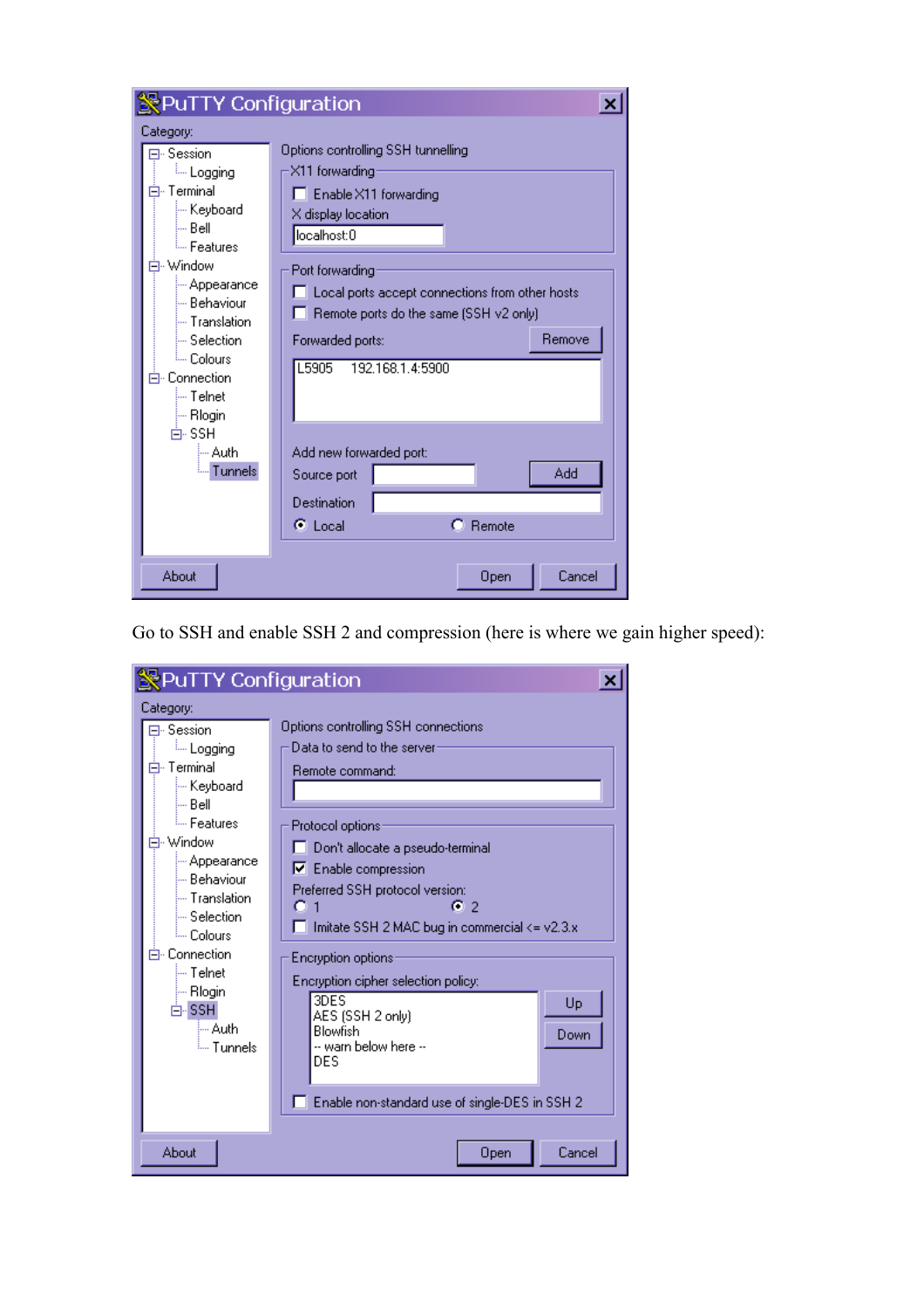Now we are ready to start tunneling session. Go to Session and enter information about server (IP or domain name) and port (22 is default for ssh). PuTTY also has a neat feature to save session. After you entered host name and chose ssh, enter name for session (i.e. VNC forwarding) and click Save:

| PuTTY Configuration<br>×                                                                                                                                                                                                                                                                               |                                                                                                                                                                                                                                                                                                                                                                                                                                                                  |  |  |  |  |
|--------------------------------------------------------------------------------------------------------------------------------------------------------------------------------------------------------------------------------------------------------------------------------------------------------|------------------------------------------------------------------------------------------------------------------------------------------------------------------------------------------------------------------------------------------------------------------------------------------------------------------------------------------------------------------------------------------------------------------------------------------------------------------|--|--|--|--|
| Category:<br>⊟⊹Session.<br>⊧… Logging<br>Ė⊩ Terminali<br>- Keyboard<br>i--- Belli<br><del>ं</del> ''' Features<br>Ė⊩ Window<br>¦— Appearance<br>⊨– Behaviour<br>i— Translation.<br>⊧– Selection.<br><sup>i…</sup> Colours<br>Ė⊢Connection.<br>l— Telnet<br> — Rlogin<br>Ė⊦SSH<br>l— Auth<br>ես Tunnels | Basic options for your PuTTY session<br>Specify your connection by host name or IP address:<br>Host Name (or IP address)<br>Port<br>22<br>xxxx<br>Protocol:<br>$C$ Raw<br>$\bullet$ Telnet<br>$\bullet$ Rlogin<br>$\sigma$ ssh<br>Load, save or delete a stored session:<br><b>Saved Sessions</b><br><b>VNC Forward</b><br>Default Settings<br>Load<br><b>VNC</b> forward<br>Save<br>Delete<br>Close window on exit:<br>C Always C Never<br>← Only on clean exit |  |  |  |  |
| About                                                                                                                                                                                                                                                                                                  | Cancel<br>Open                                                                                                                                                                                                                                                                                                                                                                                                                                                   |  |  |  |  |

Click open and login to remote ssh server as usual:



You may be asked questions about security key, it is not a goal of this HOWTO to explain how ssh works, so, you should know what to do:)

Once you are logged in to remote server, your secure tunnel is ready to go. You may open your VNC session and it will not be open to spying eyes anymore. Only, you will need to point to your local computer on port specified in PuTTY session (5905 in our example), not remote server. To do that you specify "localhost" in VNC dialog and display 5 (port number minus 5900):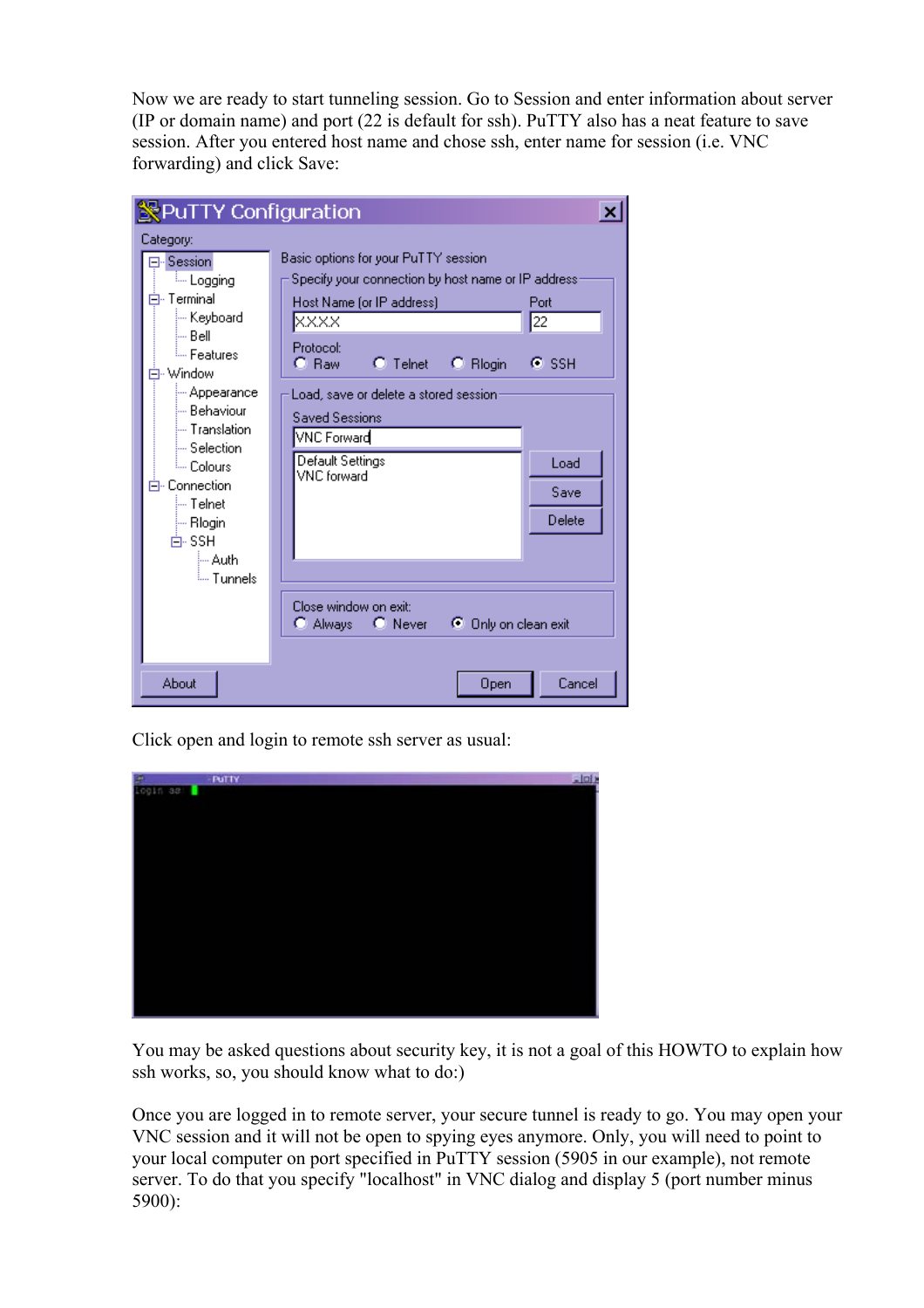

You will be asked for password as usual, so enter it and enjoy. Minimize PuTTY session windows to keep it out of the way:)

| <b>IVNC Authentication</b>   |        |  |  |  |
|------------------------------|--------|--|--|--|
| xxxxxxx<br>Session password: |        |  |  |  |
|                              | Cancel |  |  |  |

If you don't care about looks, try some tweaking of VNC options to speed it up a little more (right click on VNC session window and chose "Connection options") . In general, if you experienced VNC over internet before, tunneling will blow you away with speed. Over DSL it is almost real time:

| Connection Options                                                                                                                                                                                                                                                                                                   |                                                                                                                                                                                                                                                                                                                                                       |  |  |  |
|----------------------------------------------------------------------------------------------------------------------------------------------------------------------------------------------------------------------------------------------------------------------------------------------------------------------|-------------------------------------------------------------------------------------------------------------------------------------------------------------------------------------------------------------------------------------------------------------------------------------------------------------------------------------------------------|--|--|--|
| Preferred encoding<br>$\bigcirc$ ZlibHex (mix)<br>$\bullet$ Tight<br>$\bullet$ Hextile<br>$C$ Zlib (pure)<br>$C$ CoRRE<br>$C$ RRE<br>$C$ Raw<br>M Allow CopyRect encoding<br>$\triangleright$ Custom compression level:<br>6<br>level (1=fast, 9=best)<br>▶ Allow JPEG compression:<br>6<br>quality (0=poor, 9=best) | Mouse<br>$\triangleright$ Emulate 3 Buttons (with 2-button click)<br>Swap mouse buttons 2 and 3<br>Mouse cursor<br>● Track remote cursor locally<br>$\bullet$ Let remote server deal with mouse cursor<br><b>C</b> Don't show remote cursor<br>Display<br>$\triangleright$ Restrict pixels to 8-bit (for slow networks)<br>View only (inputs ignored) |  |  |  |
| Misc<br><b>Request shared session</b><br>Deiconify on Bell<br>Disable clipboard transfer                                                                                                                                                                                                                             | Full-screen mode<br>$\Box$ Scale by<br>(experimental)<br>OΚ<br>Cancel                                                                                                                                                                                                                                                                                 |  |  |  |

I use connection all the time and don't like tweaking all the options every session. Also, it is my computer and nobody has access to it. So, I did not mind saving VNC login information. So, I went ahead and saved session info in file Office on my drive C:\. Then I recalled little of DOS .bat "programming" (something like shell script in Linux only extremely lame:)) and made little batch file (get it here if .bat don't tell you much). What it does: it opens VNC session using settings saved in file Office I saved in root directory of drive c:\, which includes all settings of session, including encrypted password.

Enjoy:)